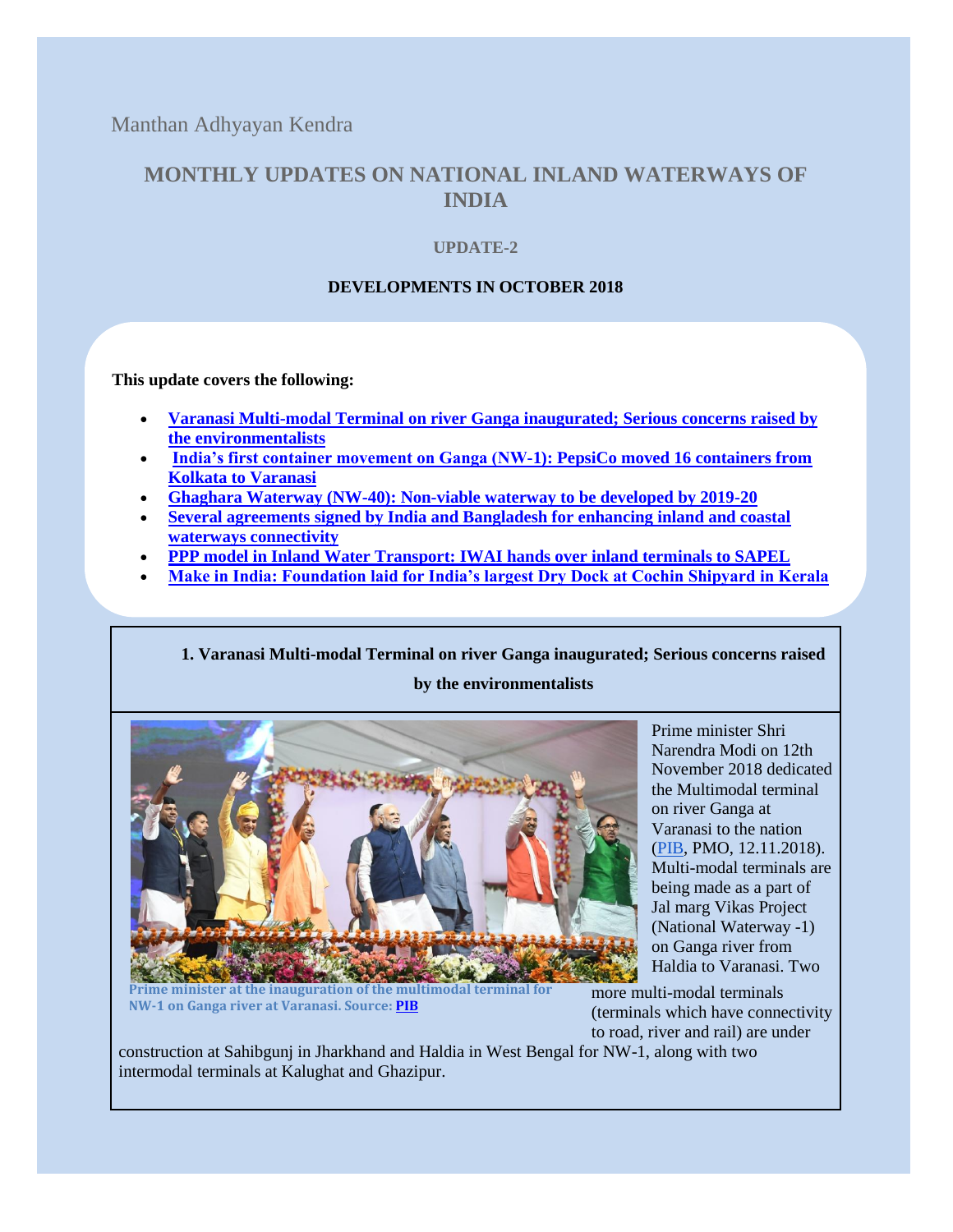According to the PIB dated 8.11.2018, Operation, management and further development of the Multi-Modal Terminal is proposed to be entrusted to an Operator on PPP model. Selection of the PPP Operator through an International Competitive Bidding is at advanced stage and expected to be completed by December 2018.

Protests for the requirement of mandatory environmental clearance for waterways have been going on in [many parts of the country.](https://www.deccanchronicle.com/nation/in-other-news/050118/people-protest-against-inland-waterway.html) Shripad Dharmadhikary in hi[s latest article](https://thewire.in/environment/inland-waterways-flagship-project-varanasi-ganga-environment) has said that, "MOEFCC has done many flip-flops to get Ganga and other waterways exempted from the requirement of environmental clearance. He added that, "Despite claims that they are "environmentally friendly", these waterways have huge adverse impacts on the ecology of our rivers. Moreover, the advantages of waterways are not automatic. Every waterway is not by default a cheap, viable and desirable transport option."

Read more at [https://thewire.in/environment/inland-waterways-flagship-project-varanasi-ganga](https://thewire.in/environment/inland-waterways-flagship-project-varanasi-ganga-environment)[environment](https://thewire.in/environment/inland-waterways-flagship-project-varanasi-ganga-environment)

#### <span id="page-1-0"></span>**2. India's first container movement on Ganga (NW-1): PepsiCo moved 16 containers from Kolkata to Varanasi**

Background

Since 2016, pilot movements on NW-1(Ganga), NW-2 (Brahmputra) have been taking place. According to a recent [PIB](http://pib.nic.in/PressReleseDetail.aspx?PRID=1548957) release dated 29th October 2018 by ministry of shipping, more than 15 of them have already been successfully completed, including integrated movements through NW-1 (Ganga), Indo-Bangladesh Protocol Route and NW-2 (Brahmaputra).

Also, see [Update-1 w](http://www.manthan-india.org/wp-content/uploads/2018/10/Inland-waterway-update-Manthan-Sept-2018.pdf)hich discusses integrated movement on NW-1, 2 through Indo-Bangladesh Protocol Route where the vessel carrying fly-ash ran into obstacles like "heavy current in the river near Chandpur to upstream Baluchar, run-ins with the fishing boat in Bangladesh waters, blockage by the fishing boat as the barges inadvertently cut through the fishing nets"

Update



MV RN Tagore for the first container movement by Pepsico on NW-<br>Allahabad. **1. Source: [IWAI](https://www.facebook.com/239604849793692/photos/a.356509114769931/556572441430263/?type=3&theater)**

According to the PIB (29th October 2018), this would be the country's first container movement on inland vessel post-independence, and a milestone moment in the history of India's IWT sector. PepsiCo (India) will move 16 containers –equivalent to 16 truckloads- filled with food and snacks in the vessel MV RN Tagore which will reach Varanasi in 9-10 days. MV RN Tagore will make its return journey with fertilizers belonging to IFFCO that will be procured from its Phulpur plant near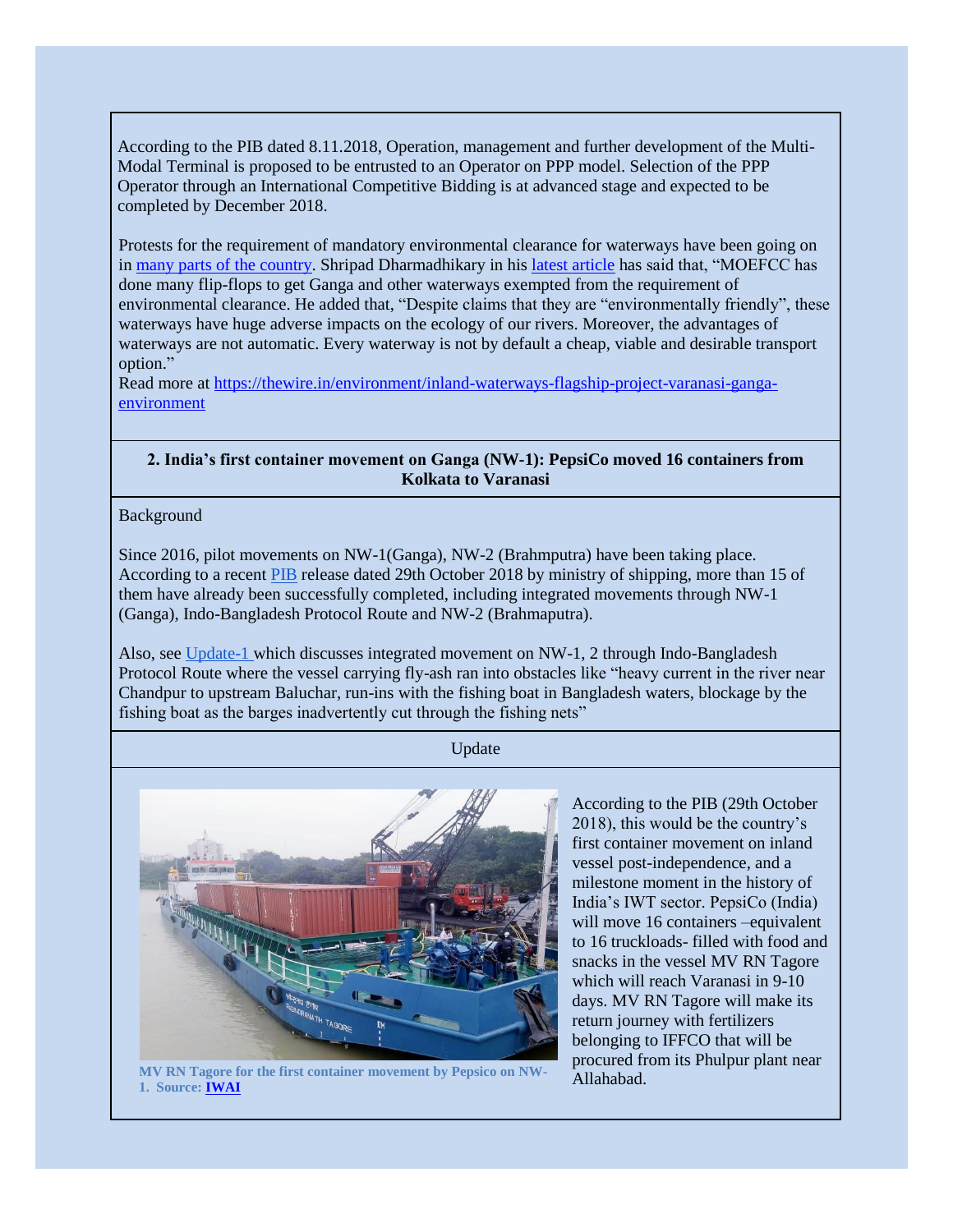### **3. Ghaghara Waterway (NW-40): Non-viable waterway to be developed by 2019-20**

### <span id="page-2-0"></span>Background

345 km of river Ghaghara from Faizabad to Manjhi Ghat (Ganga-Ghaghara Confluence) was declared as National Waterway-40 in April, 2016. In November 2016[,](http://iwai.nic.in/showtndfile.php?tender_id=1081) [IWAI](http://iwai.nic.in/showtndfile.php?tender_id=1081) floated a tender for dredging and for other navigational infrastructure to develop this waterway for 165 km from Manjhi Ghat to Dohri Ghat. Further, in response to an RTI filed by Manthan in 2017, it was revealed that waterway on Ghaghara was found 'non-viable' after the techno-economic feasibility study conducted by IWAI. Even the tender for dredging on NW-40 was consequently cancelled in 2017.

#### Update



**Shri Nitin Gadkari and Chief Minister of Uttar Pradesh Shri Aditya Yoginath at the foundation stone laying ceremony for NW-40 at Basti. Source[: IWAI](https://www.facebook.com/239604849793692/photos/a.356509114769931/547881015632739/?type=3&theater)**

On  $9<sup>th</sup>$  October 2018, foundation stone for the development work of Ghagra river as NW-40 was laid at Basti in Uttar Pradesh by Shri Nitin Gadkari, according to the Press Information Bureau (PIB) release [d](http://pib.nic.in/PressReleseDetail.aspx?PRID=1548957)ated  $8<sup>th</sup>$  $8<sup>th</sup>$  $8<sup>th</sup>$  $8<sup>th</sup>$  [October 2018.](http://pib.nic.in/PressReleseDetail.aspx?PRID=1548957) The PIB release further added that, "IWAI, under Ministry of Shipping has already initiated work in Phase –I with project cost of Rs. 11.6 Cr and has constructed the floating terminal at Tanda/Kalwari to facilitate cargo & passenger movement on River Ghagra & River Ganga. Under Phase 1, the draft of 2 metre and width of 45 metre will be constructed in addition to floating terminals through Pontoon-Gangway at two locations-Tanda/Kalwari and Manjhighat.... The first phase works are scheduled to be completed by 2019-20. This

waterway is being classified as class-III waterway which envisages movement of up to 1000 ton capacity vessels."

The earlier tenders which were released by IWAI as well as the Detailed Project Report prepared by RITES for this waterway has quoted the length of this waterway as 345 km. However, the recent PIB release and IWAI's facebook page declares NW-40 as a 354 km long waterway.

The feasibility of inland water transport (to be extended into Nepal) in Ghaghara (Karnali in Nepal) was also discussed in a meeting on inland waterways connectivity between Nepal and India held in Kathmandu on  $15-16^{th}$  July 2018.

<span id="page-2-1"></span>**4. Several agreements signed by India and Bangladesh for enhancing inland and coastal waterways connectivity**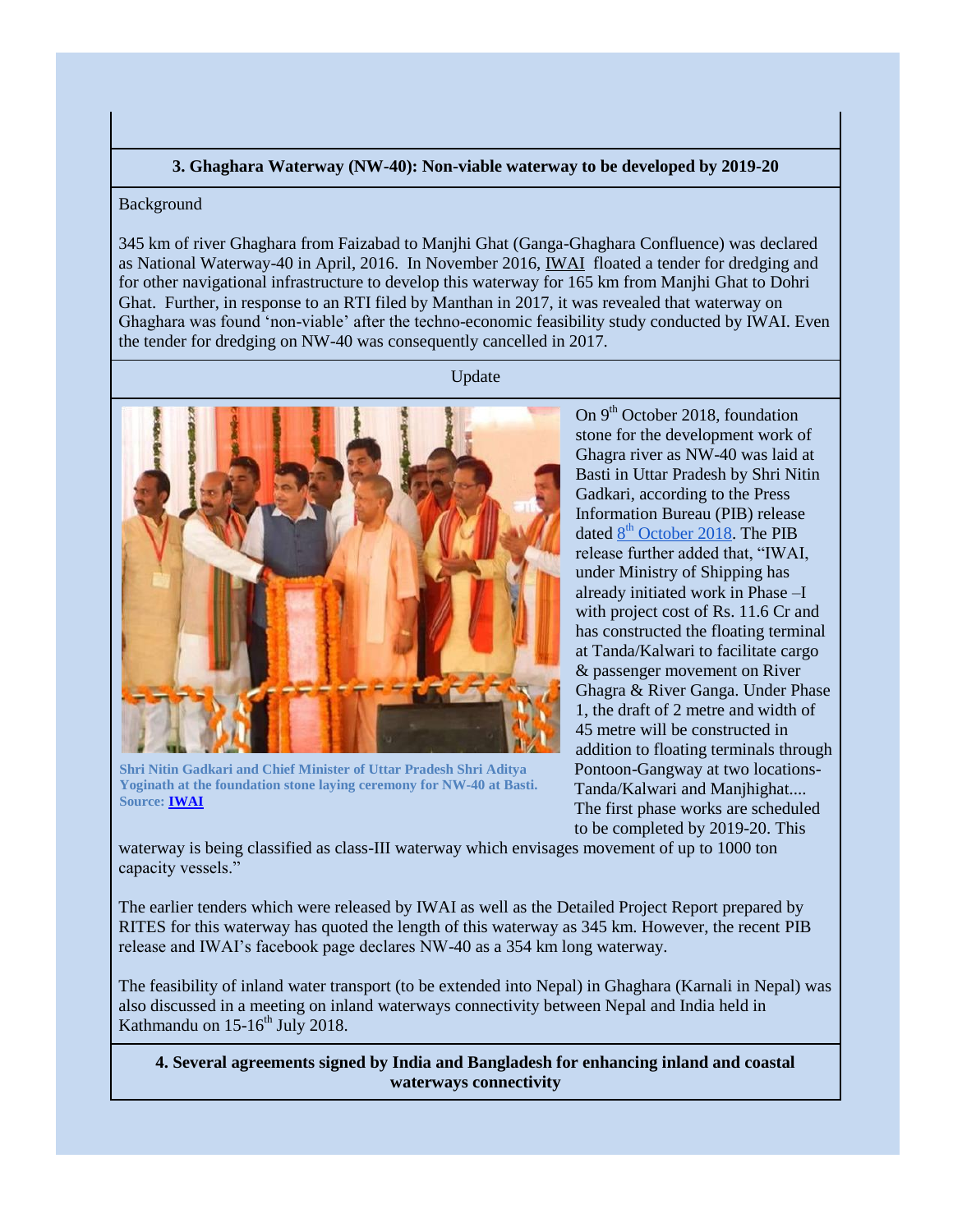Background

In 1972, the Indo-Bangladesh Protocol on Inland Water Transit and Trade (PIWTT) was signed under a trade agreement between Bangladesh and India for commerce between the countries and for passage of goods betwee[n](http://iwai.nic.in/showfile.php?lid=1133) two places of one country [th](http://iwai.nic.in/showfile.php?lid=1133)rough the territory of the other. As on  $6<sup>th</sup>$  $6<sup>th</sup>$  [June 2015,](http://iwai.nic.in/showfile.php?lid=1133) it was decided that this protocol shall be automatically renewed in line with India-Bangladesh Trade Agreement, and would also be automatically extended for successive five years. In 2017, [a](http://iwai.nic.in/showfile.php?lid=1051) [Memorandum of Understanding](http://iwai.nic.in/showfile.php?lid=1051) was also signed between the respective ministry of shipping of India and Bangladesh in which India agreed to bear the 80% of the cost for dredging required for the development of fairway from Sirajganj to Daikhowa and Ashuganj to Zakiganj on the Indo-Bangladesh Protocol Route.

#### Update



**Map of Indo-Bangladesh Protocol route. Source[: IWAI](http://iwai.nic.in/showfile.php?lid=1409)**

According to th[e](http://pib.nic.in/PressReleseDetail.aspx?PRID=1548957) [PIB](http://pib.nic.in/PressReleseDetail.aspx?PRID=1548957) release,  $19<sup>th</sup>$  Standing Committee meeting under 'Protocol on Inland Water Transit and Trade' (PIWTT) was held at New Delhi on  $24<sup>th</sup>$  October 2018. The meeting was attended by high level delegations that included representatives of Ministries of Shipping, External Affairs, Home, Finance, DONER and Inland Waterways Authority of India (IWAI) and officials from Bangladesh belonging to Ministry of Shipping, Board of Revenue, DG (Shipping) and Bangladesh Inland Water Transport Authority (BIWTA).

[PIB](http://pib.nic.in/PressReleseDetail.aspx?PRID=1548957) on 25<sup>th</sup> October 2018 revealed that three agreements were signed between India and Bangladesh, and various discussions on enhancing inland and coastal waterways connectivity took place. The agreements which were signed include -

1. An agreement to use Chattogram and Mongla Ports in Bangladesh for movement of goods to and from India.

2. A Standard Operating Procedure (SOP) has also been signed for movement of passenger and cruise services.

3. An addendum to 'Protocol on Inland Water Transit and Trade' (PIWTT) between India and Bangladesh

has been signed for inclusion of Dhubri in India and Pangaon in Bangladesh as new Ports of Call.

According to the same PIB release, India and Bangladesh also took decisions on the following –

The two sides agreed to consider inclusion of Rupnarayan river (National Waterway-86) from Geonkhali to Kolaghat in the protocol route and to declare Kolaghat in West Bengal as a new Port of Call; Chilmari was agreed to as a port of call in Bangladesh. The new arrangement will facilitate movement of flyash, cement, construction materials etc from India to Bangladesh through IWT on Rupnarayan river.